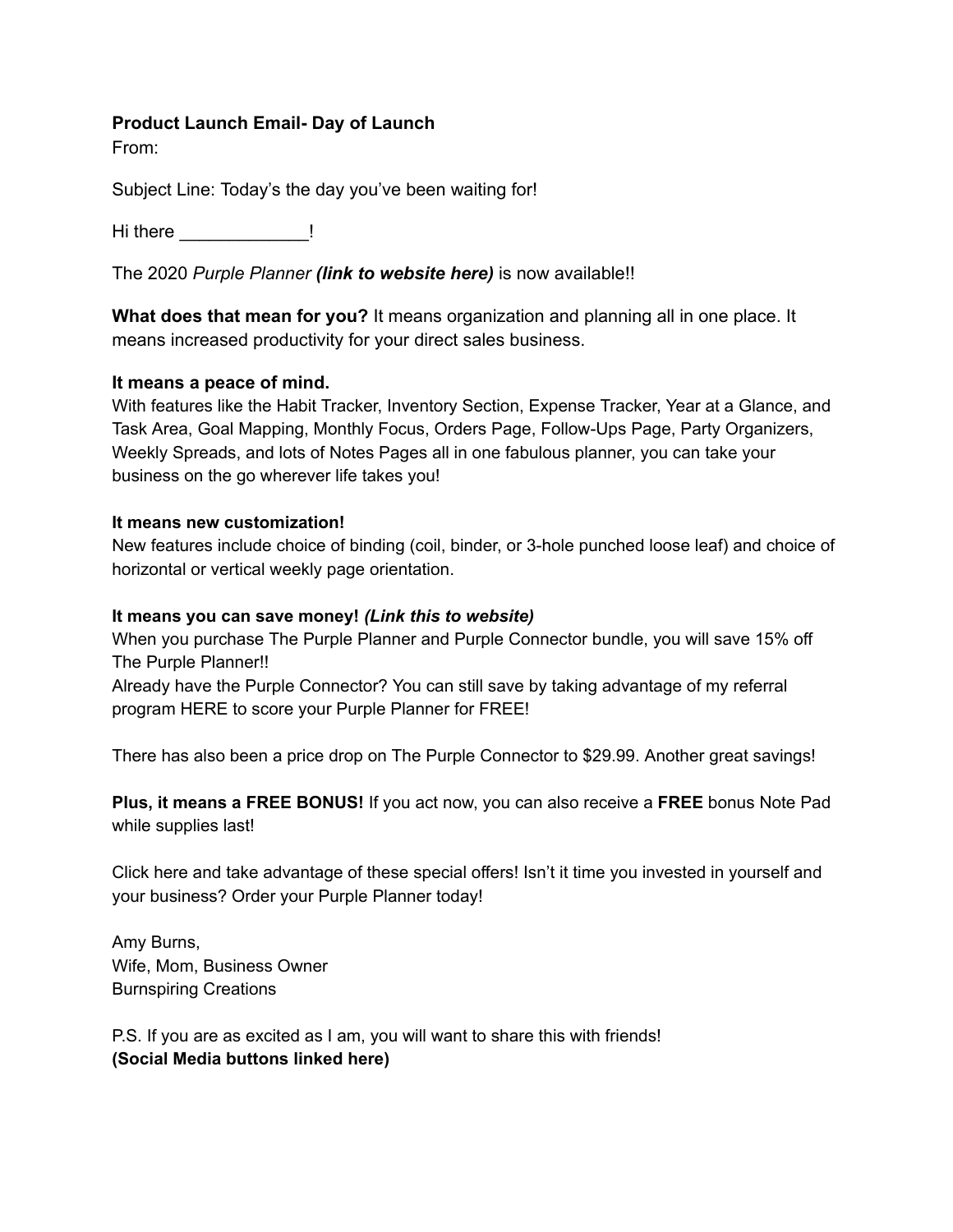# **Follow Up to Launch (around 2 weeks later for non-buyers)**

From:

Subject Line: I know life gets busy, but you need this!

Hey \_\_\_\_\_\_\_\_\_\_\_\_\_\_,

Life gets busy and sometimes things slip our minds or get put on our "TO DO LATER" list. I get it. But take a minute now and do something for yourself.

Go to burnspiringcreations.com **(link)** and order your 2020 Purple Planner!

We all want our businesses to be successful so that we can make our dreams a reality. To make that happen it takes strategic planning and goals. The Purple Planner is the ideal place to make all that happen!

## **2020 Purple Planner Features:**

- Choice between a vertical or horizontal weekly format.
- Choice of coil binding, binder, or 3 hole punched loose leaf sheets.
- $\bullet$  8  $\frac{1}{2}$  X 11 size
- Habit Tracker
- Inventory Section
- Expense Tracker
- Year at a Glance
- Lots of Notes Pages

#### **Included each month:**

- Task Area
- Goal Mapping
- Monthly Focus
- Orders Page
- Follow-Ups Page
- Party Organizers
- Weekly Spread
- Notes Pages

**By acting now, you can also save a bundle when you purchase a bundle.** Buy The Purple Planner and The Purple Connector and **save 15% off** of the Purple Planner.

Take advantage of the savings now! Order your 2020 Purple Planner and The Purple Connector today! I know you are busy, but seriously, you need this!!